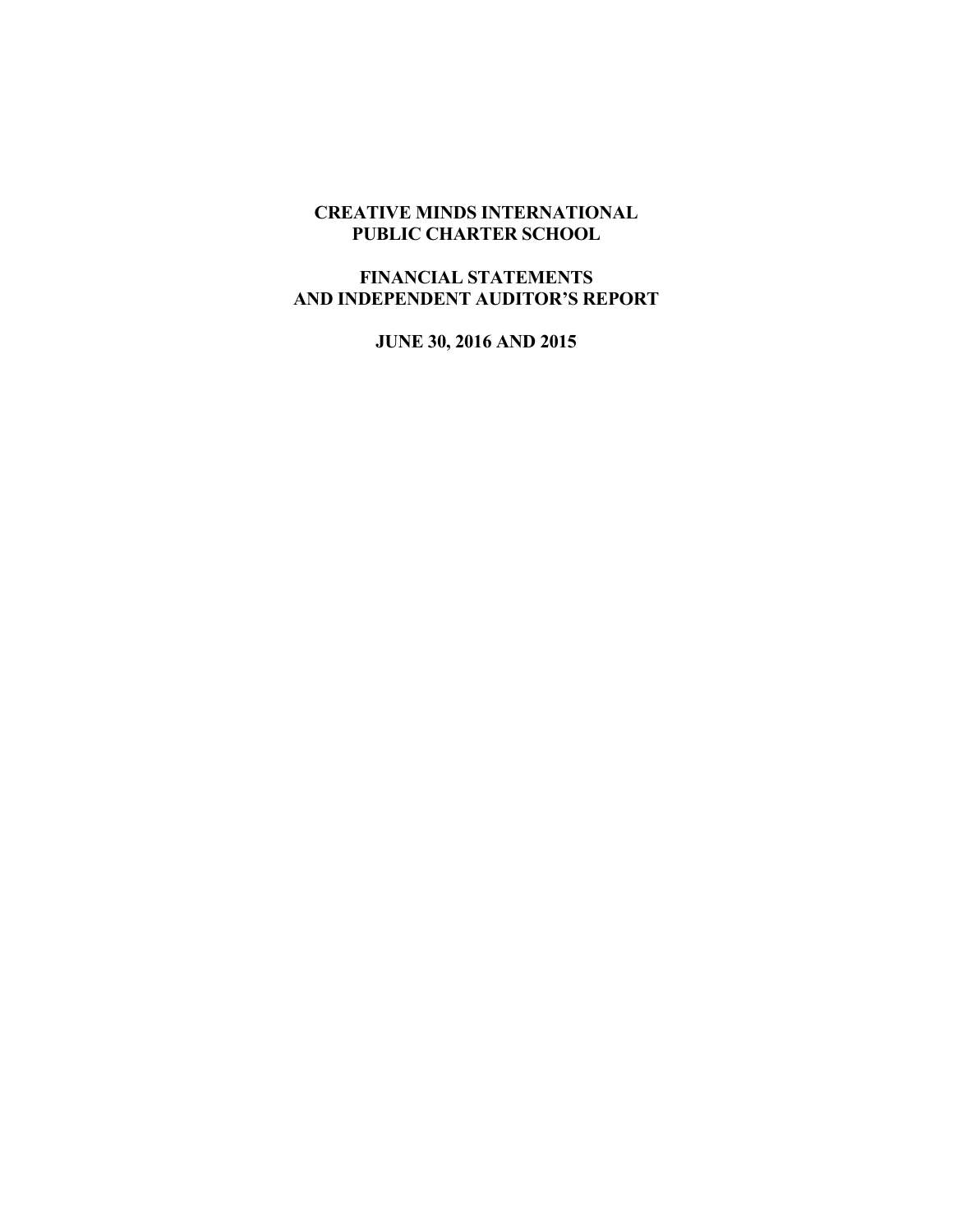# **TABLE OF CONTENTS**

|                                                                                                                                                                                                                                                         | Page No.       |
|---------------------------------------------------------------------------------------------------------------------------------------------------------------------------------------------------------------------------------------------------------|----------------|
| <b>INDEPENDENT AUDITOR'S REPORT</b>                                                                                                                                                                                                                     | $1 - 2$        |
| <b>FINANCIAL STATEMENTS</b>                                                                                                                                                                                                                             |                |
| <b>Statements of Financial Position</b>                                                                                                                                                                                                                 | 3              |
| <b>Statements of Activities</b>                                                                                                                                                                                                                         | $\overline{4}$ |
| Statement of Functional Expenses, Year Ended June 30, 2015                                                                                                                                                                                              | 5              |
| Statement of Functional Expenses, Year Ended June 30, 2014                                                                                                                                                                                              | 6              |
| <b>Statements of Cash Flows</b>                                                                                                                                                                                                                         | $\overline{7}$ |
| Notes to the Financial Statements                                                                                                                                                                                                                       | $8 - 14$       |
| <b>Independent Auditor's Report on Internal Control over</b><br><b>Financial Reporting and on Compliance and Other Matters</b><br><b>Based on an Audit of Financial Statements Performed in</b><br><b>Accordance with Government Auditing Standards</b> | $15 - 16$      |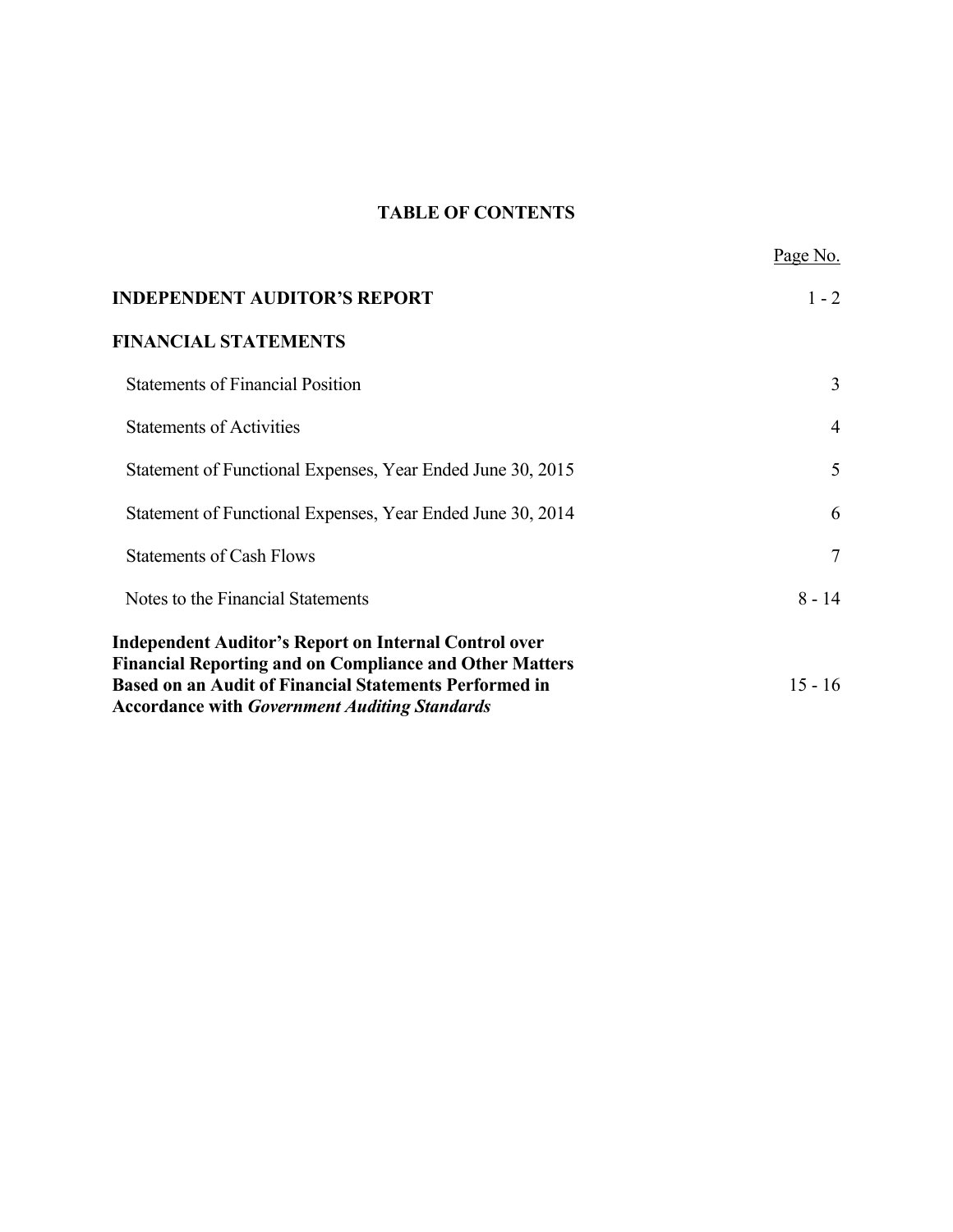

1730 Rhode Island Avenue, NW Suite 800 Washington, DC 20036 (202) 296-3306 Fax: (202) 296-0059

Independent Auditor's Report

The Board of Trustees Creative Minds International Public Charter School Washington, DC

## **Report on the Financial Statements**

We have audited the accompanying financial statements of Creative Minds International Public Charter School (a nonprofit organization), which comprise the statements of financial position as of June 30, 2016 and 2015, and the related statements of activities, functional expenses and cash flows for the years then ended, and the related notes to the financial statements.

## **Management's Responsibility for the Financial Statements**

Management is responsible for the preparation and fair presentation of these financial statements in accordance with accounting principles generally accepted in the United States of America; this includes the design, implementation, and maintenance of internal control relevant to the preparation and fair presentation of financial statements that are free from material misstatement, whether due to fraud or error.

## **Auditor's Responsibility**

Our responsibility is to express an opinion on these financial statements based on our audits. We conducted our audit in accordance with auditing standards generally accepted in the United States of America and the standards applicable to financial audits contained in *Government Auditing Standards,* issued by the Comptroller General of the United States. Those standards require that we plan and perform the audit to obtain reasonable assurance about whether the financial statements are free from material misstatement.

An audit involves performing procedures to obtain audit evidence about the amounts and disclosures in the financial statements. The procedures selected depend on the auditor's judgment, including the assessment of the risks of material misstatement of the financial statements, whether due to fraud or error. In making those risk assessments, the auditor considers internal control relevant to the entity's preparation and fair presentation of the financial statements in order to design audit procedures that are appropriate in the circumstances, but not for the purpose of expressing an opinion on the effectiveness of the entity's internal control. Accordingly, we express no such opinion. An audit also includes evaluating the appropriateness of accounting policies used and the reasonableness of significant accounting estimates made by management, as well as evaluating the overall presentation of the financial statements.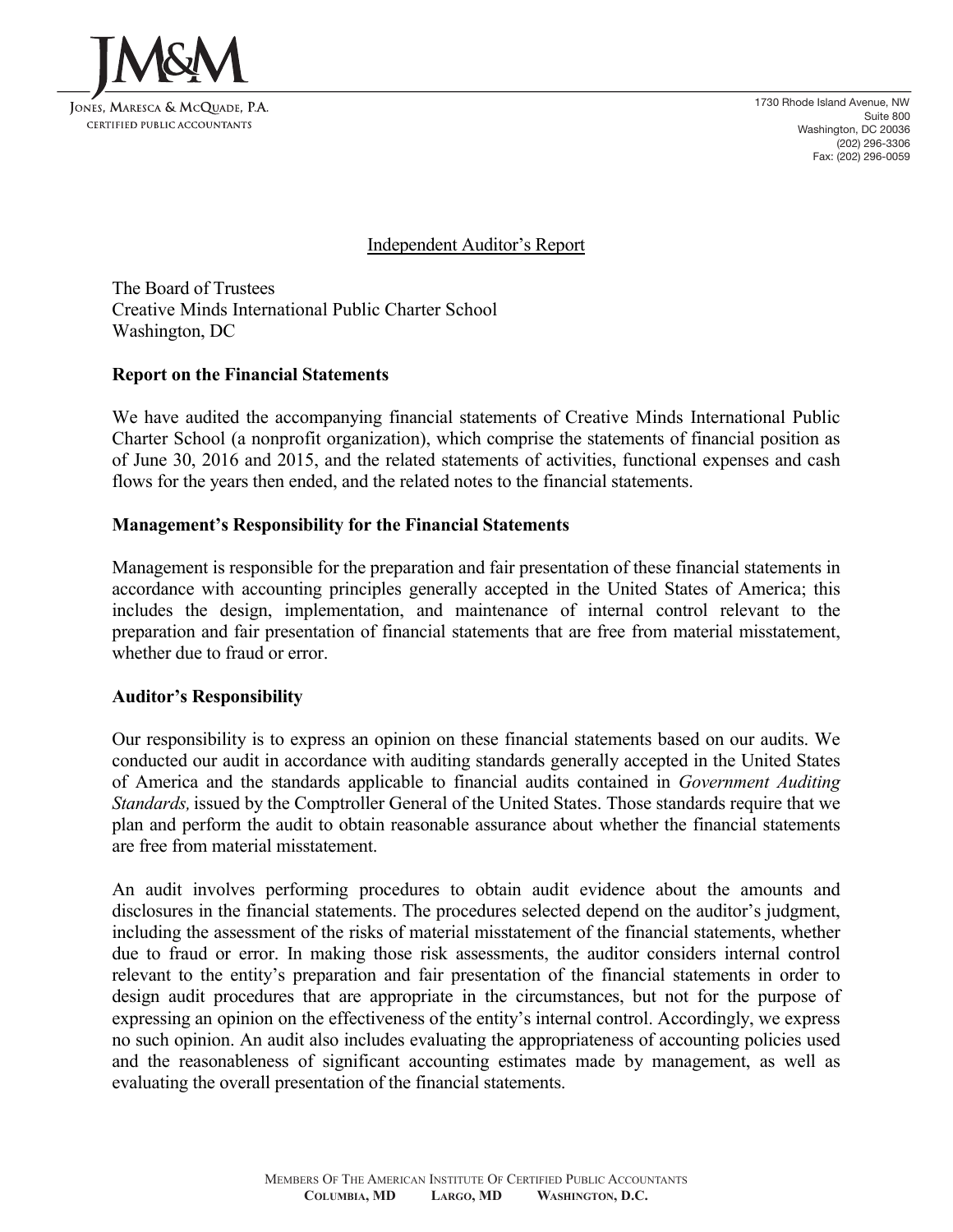Independent Auditor's Report Creative Minds International Public Charter School Page Two

We believe that the audit evidence we have obtained is sufficient and appropriate to provide a basis for our audit opinion.

# **Opinion**

In our opinion, the financial statements referred to above present fairly, in all material respects, the financial position of Creative Minds International Public Charter School as of June 30, 2016 and 2015, and the changes in its net assets and its cash flows for the years then ended in accordance with accounting principles generally accepted in the United States of America.

# **Other Reporting Required by Government Auditing Standards**

In accordance with *Government Auditing Standards*, we have also issued our report dated October 26, 2016 on our consideration of Creative Minds International Public Charter School's internal control over financial reporting and on our tests of its compliance with certain provisions of laws, regulations, contracts, and grant agreements and other matters. The purpose of that report is to describe the scope of our testing of internal control over financial reporting and compliance and the results of that testing, and not to provide an opinion on internal control over financial reporting or on compliance. That report is an integral part of an audit performed in accordance with *Government Auditing Standards* in considering Creative Minds International Public Charter School's internal control over financial reporting and compliance.

Jam Marie & Ma Quade PA

Washington, DC October 26, 2016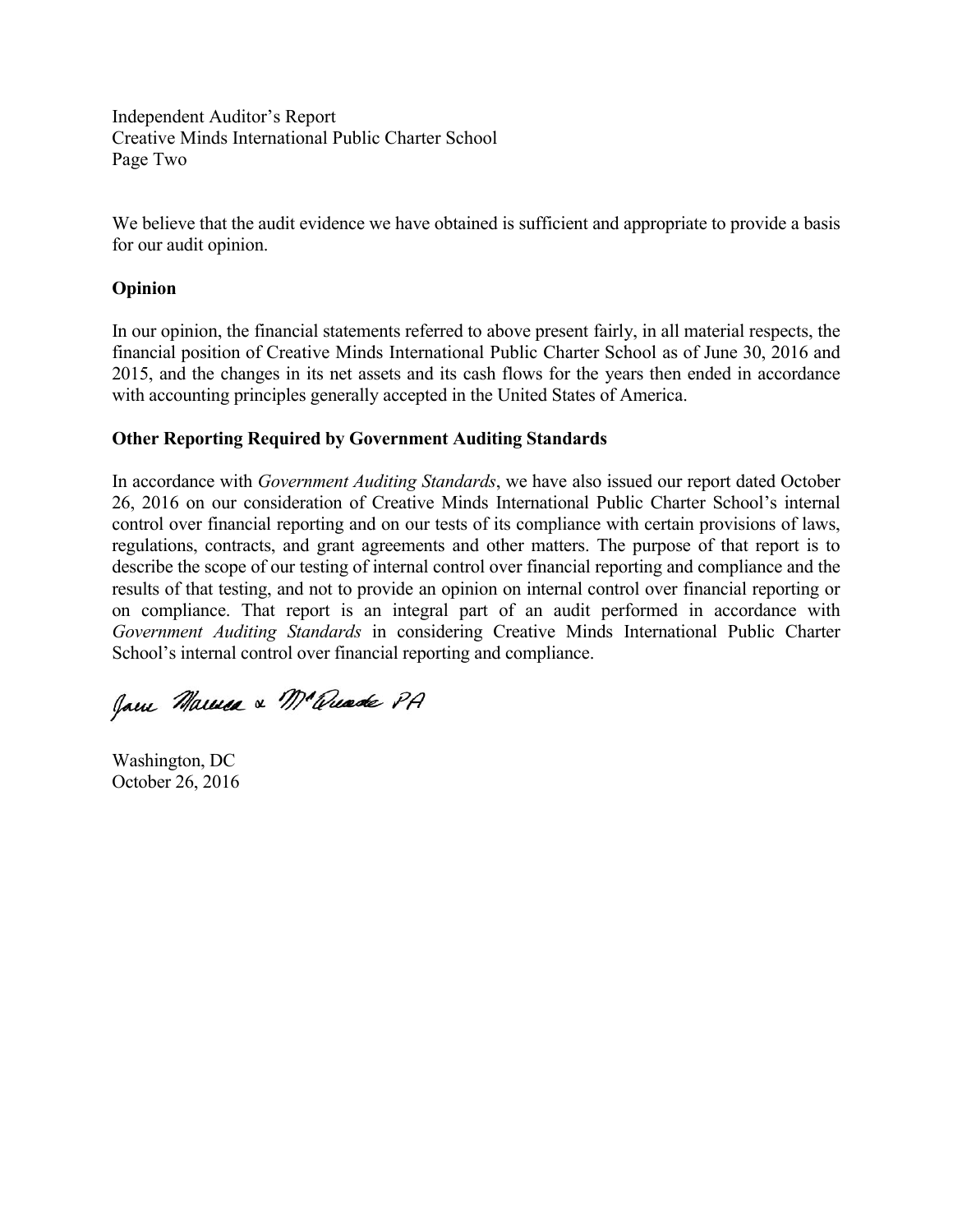# **CREATIVE MINDS INTERNATIONAL PUBLIC CHARTER SCHOOL STATEMENTS OF FINANCIAL POSITION JUNE 30, 2016 AND 2015**

|                                         |              | 2016      |                           | 2015      |
|-----------------------------------------|--------------|-----------|---------------------------|-----------|
| <b>ASSETS</b>                           |              |           |                           |           |
| <b>CURRENT ASSETS</b>                   |              |           |                           |           |
| Cash                                    | $\mathbb{S}$ | 942,962   | \$                        | 1,418,932 |
| Accounts receivable                     |              | 62,994    |                           | 59,872    |
| Grants receivable                       |              | 26,947    |                           | 43,459    |
| Prepaid expenses                        |              | 52,318    |                           | 43,230    |
| <b>Total Current Assets</b>             |              | 1,085,221 |                           | 1,565,493 |
| PROPERTY AND EQUIPMENT, NET             |              | 2,800,872 |                           | 2,536,137 |
| <b>OTHER ASSETS</b>                     |              |           |                           |           |
| Loan costs, net                         |              | 16,151    |                           | 20,457    |
| Security deposit                        |              |           |                           | 60,238    |
| <b>Total Other Assets</b>               |              | 16,151    |                           | 80,695    |
| <b>TOTAL ASSETS</b>                     |              | 3,902,244 | $\boldsymbol{\mathsf{S}}$ | 4,182,325 |
| <b>LIABILITIES AND NET ASSETS</b>       |              |           |                           |           |
| <b>CURRENT LIABILITIES</b>              |              |           |                           |           |
| Accounts payable                        |              | 176,735   |                           | 909,343   |
| Accrued expenses                        |              | 220,838   |                           | 175,950   |
| Credit card payable                     |              | 10,329    |                           | 18,614    |
| Deferred revenue                        |              | 46,490    |                           | 29,391    |
| Deferred rent                           |              | 857,893   |                           |           |
| Note payable, current portion           |              | 44,912    |                           | 250,813   |
| <b>Total Current Liabilities</b>        |              | 1,357,197 |                           | 1,384,111 |
| <b>LONG TERM LIABILITIES</b>            |              |           |                           |           |
| Loan payable, net of current            |              | 1,944,171 |                           | 1,749,187 |
| <b>Total Long Term Liabilities</b>      |              | 1,944,171 |                           | 1,749,187 |
| <b>Total Liabilities</b>                |              | 3,301,368 |                           | 3,133,298 |
| <b>NET ASSETS</b>                       |              |           |                           |           |
| Unrestricted                            |              | 600,876   |                           | 1,049,027 |
| <b>Total Net Assets</b>                 |              | 600,876   |                           | 1,049,027 |
| <b>TOTAL LIABILITIES AND NET ASSETS</b> | \$           | 3,902,244 | \$                        | 4,182,325 |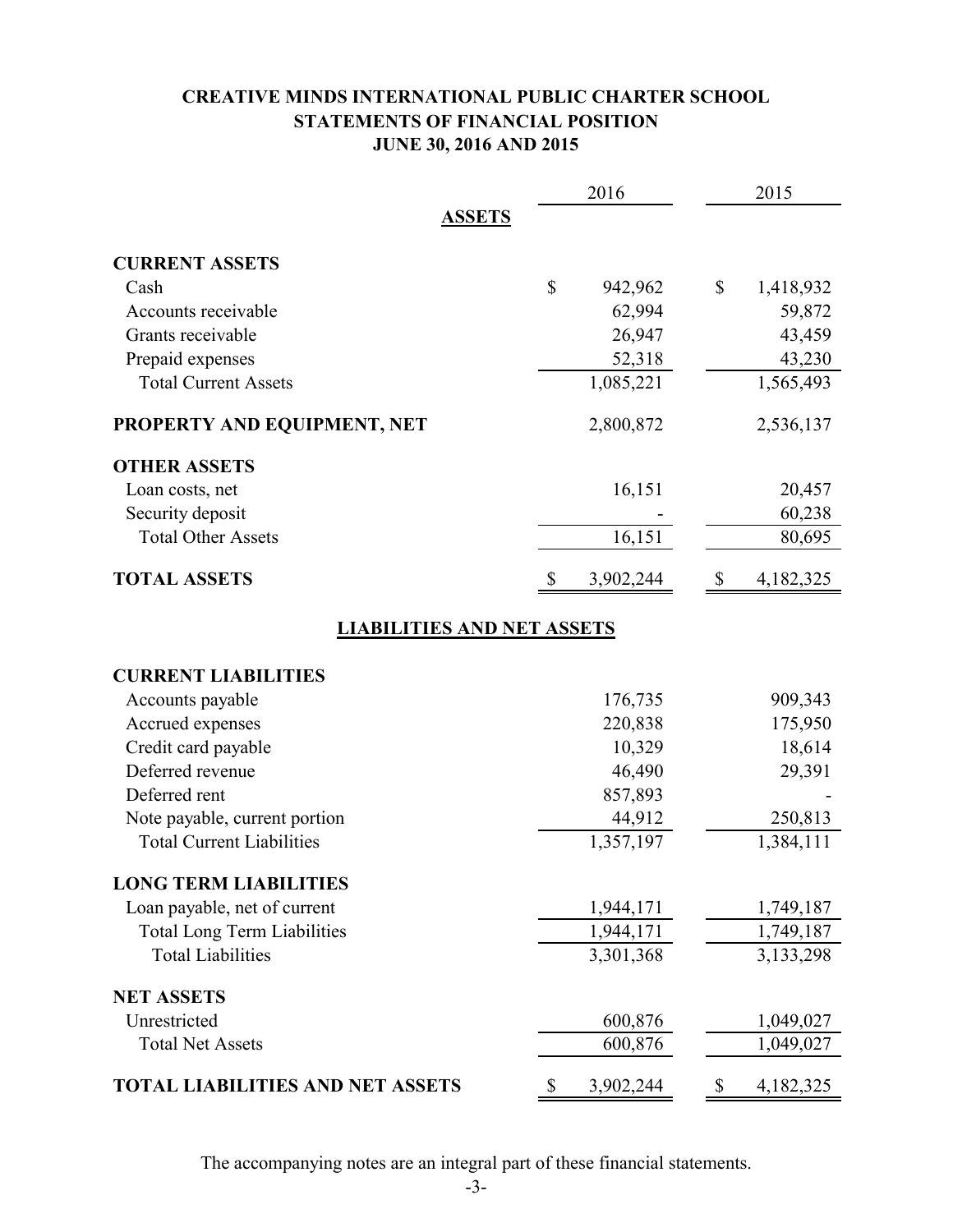# **CREATIVE MINDS INTERNATIONAL PUBLIC CHARTER SCHOOL STATEMENTS OF ACTIVITIES YEARS ENDED JUNE 30, 2016 AND 2015**

|                                        | 2016 |            | 2015         |           |
|----------------------------------------|------|------------|--------------|-----------|
|                                        |      |            |              |           |
| UNRESTRICTED REVENUE AND OTHER SUPPORT |      |            |              |           |
| Per pupil appropriations               | \$   | 3,900,552  | $\mathbb{S}$ | 3,305,840 |
| Per pupil facility allowance           |      | 740,388    |              | 556,032   |
| Federal entitlements and other grants  |      | 160,396    |              | 199,444   |
| Other public grants                    |      | 93,704     |              | 23,010    |
| Private gifts and contributions        |      | 95,077     |              | 66,020    |
| Activity fees                          |      | 489,458    |              | 324,297   |
| In kind contributions                  |      | 70,353     |              | 60,348    |
| Other income                           |      | 1,000      |              |           |
| Fundraising event                      |      | 130,623    |              | 63,235    |
| <b>Total Revenue and Other Support</b> |      | 5,681,551  |              | 4,598,226 |
| <b>EXPENSES</b>                        |      |            |              |           |
| Program educational services           |      | 5,310,833  |              | 3,571,387 |
| General and administrative             |      | 731,320    |              | 425,482   |
| Fundraising                            |      | 87,549     |              | 62,958    |
| <b>Total Expenses</b>                  |      | 6,129,702  |              | 4,059,827 |
| <b>CHANGE IN NET ASSETS</b>            |      | (448, 151) |              | 538,399   |
| <b>NET ASSETS, beginning of year</b>   |      | 1,049,027  |              | 510,628   |
| NET ASSETS, end of year                | \$   | 600,876    | \$           | 1,049,027 |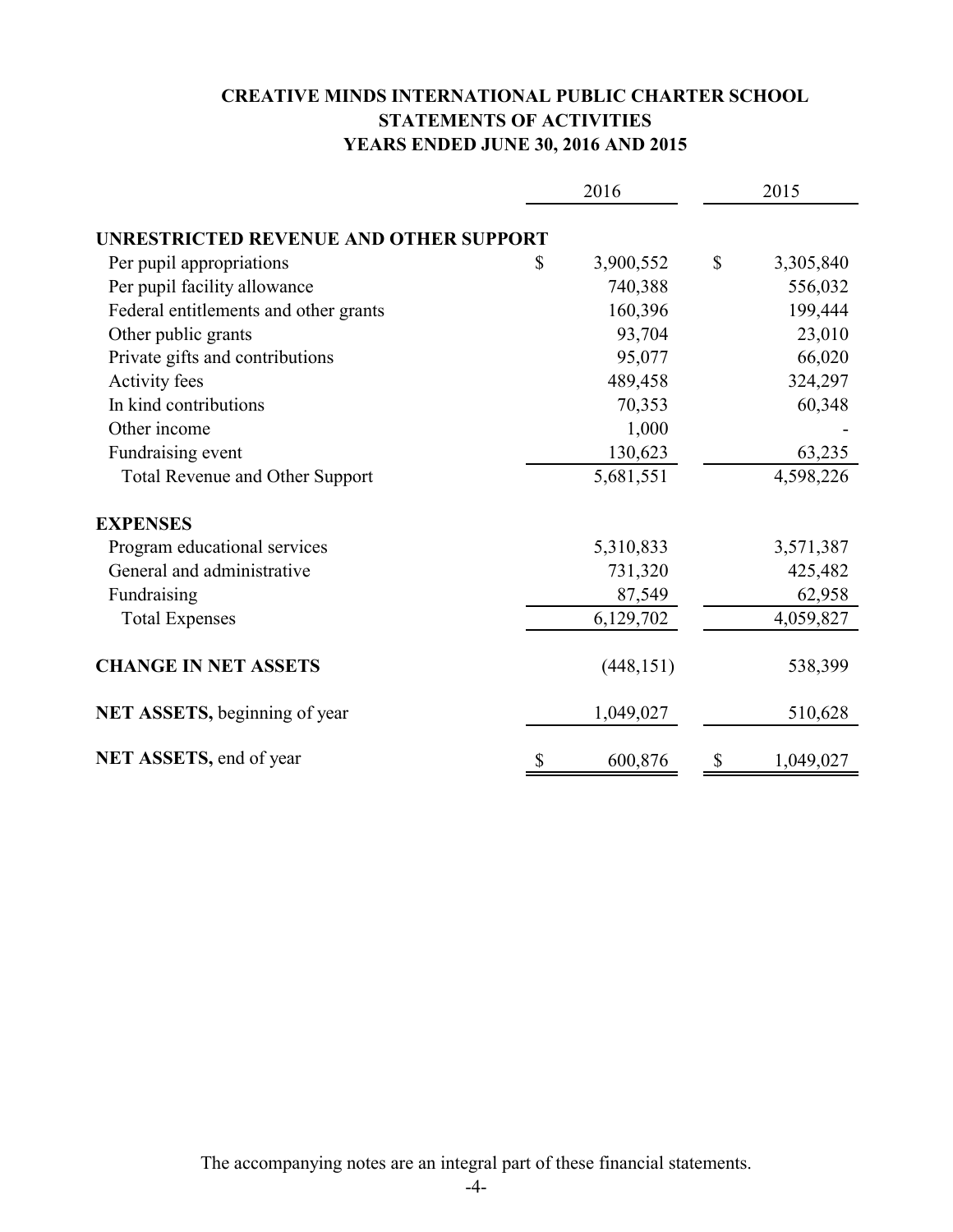# **CREATIVE MINDS INTERNATIONAL PUBLIC CHARTER SCHOOL STATEMENT OF FUNCTIONAL EXPENSES YEAR ENDED JUNE 30, 2016**

|                                   | Program<br><b>Educational</b> | <b>General</b> and<br>Administrative |      | <b>Fundraising</b> |             | <b>Total</b> |
|-----------------------------------|-------------------------------|--------------------------------------|------|--------------------|-------------|--------------|
| <b>Personnel Expenses</b>         |                               |                                      |      |                    |             |              |
| Salaries                          | \$<br>2,458,136               | \$<br>179,499                        | \$   |                    | \$          | 2,637,635    |
| <b>Benefits</b>                   | 177,869                       | 118,579                              |      |                    |             | 296,448      |
| Payroll taxes                     | 200,181                       | 22,636                               |      |                    |             | 222,817      |
| Recruiting and development        | 235,198                       | 2,366                                |      |                    |             | 237,564      |
| <b>Total Personnel Expenses</b>   | 3,071,384                     | 323,080                              |      |                    |             | 3,394,464    |
| <b>Direct Student Costs</b>       |                               |                                      |      |                    |             |              |
| Supplies and material             | 63,766                        |                                      |      |                    |             | 63,766       |
| Contracted instruction fees       | 424,755                       |                                      |      |                    |             | 424,755      |
| Food service                      | 206,805                       |                                      |      |                    |             | 206,805      |
| Textbooks                         | 7,014                         |                                      |      |                    |             | 7,014        |
| Student assessment fees           | 19,539                        |                                      |      |                    |             | 19,539       |
| Other                             | 19,616                        |                                      |      |                    |             | 19,616       |
| <b>Total Direct Student costs</b> | 741,495                       |                                      |      |                    |             | 741,495      |
| <b>Occupancy Expense</b>          |                               |                                      |      |                    |             |              |
| Rent                              | 830,514                       | 207,629                              |      |                    |             | 1,038,143    |
| Maintenance and repairs           | 41,082                        | 10,270                               |      |                    |             | 51,352       |
| Utilities                         | 2,986                         | 746                                  |      |                    |             | 3,732        |
| Janitorial supplies               | 370                           | 93                                   |      |                    |             | 463          |
| Contracted building services      | 79,694                        | 19,924                               |      |                    |             | 99,618       |
| Total Occupancy expense           | 954,646                       | 238,662                              |      |                    |             | 1,193,308    |
| <b>Office Expense</b>             |                               |                                      |      |                    |             |              |
| Telephone                         | 8,948                         | 2,237                                |      |                    |             | 11,185       |
| Supplies                          | 17,962                        | 4,491                                |      |                    |             | 22,453       |
| Printing                          | 245                           | 61                                   |      |                    |             | 306          |
| Equipment rental                  | 15,922                        | 3,981                                |      |                    |             | 19,903       |
| Postage and delivery              | 512                           | 128                                  |      |                    |             | 640          |
| <b>Total Office Expense</b>       | 43,589                        | 10,898                               |      |                    |             | 54,487       |
| <b>General Expense</b>            |                               |                                      |      |                    |             |              |
| Depreciation and amortization     | 239,237                       | 59,809                               |      |                    |             | 299,046      |
| Miscellaneous                     | 13,910                        | 3,478                                |      |                    |             | 17,388       |
| Insurance                         | 30,672                        | 7,668                                |      |                    |             | 38,340       |
| Professional fees                 | 159,988                       | 39,997                               |      |                    |             | 199,985      |
| Interest                          | 45,000                        | 45,000                               |      |                    |             | 90,000       |
| Fundraising                       |                               |                                      |      | 87,549             |             | 87,549       |
| Dues, fees and fines              | 10,912                        | 2,728                                |      |                    |             | 13,640       |
| <b>Total General Expense</b>      | 499,719                       | 158,680                              |      | 87,549             |             | 745,948      |
| <b>Total Expenses</b>             | \$<br>5,310,833               | \$<br>731,320                        | $\$$ | 87,549             | $\mathbb S$ | 6,129,702    |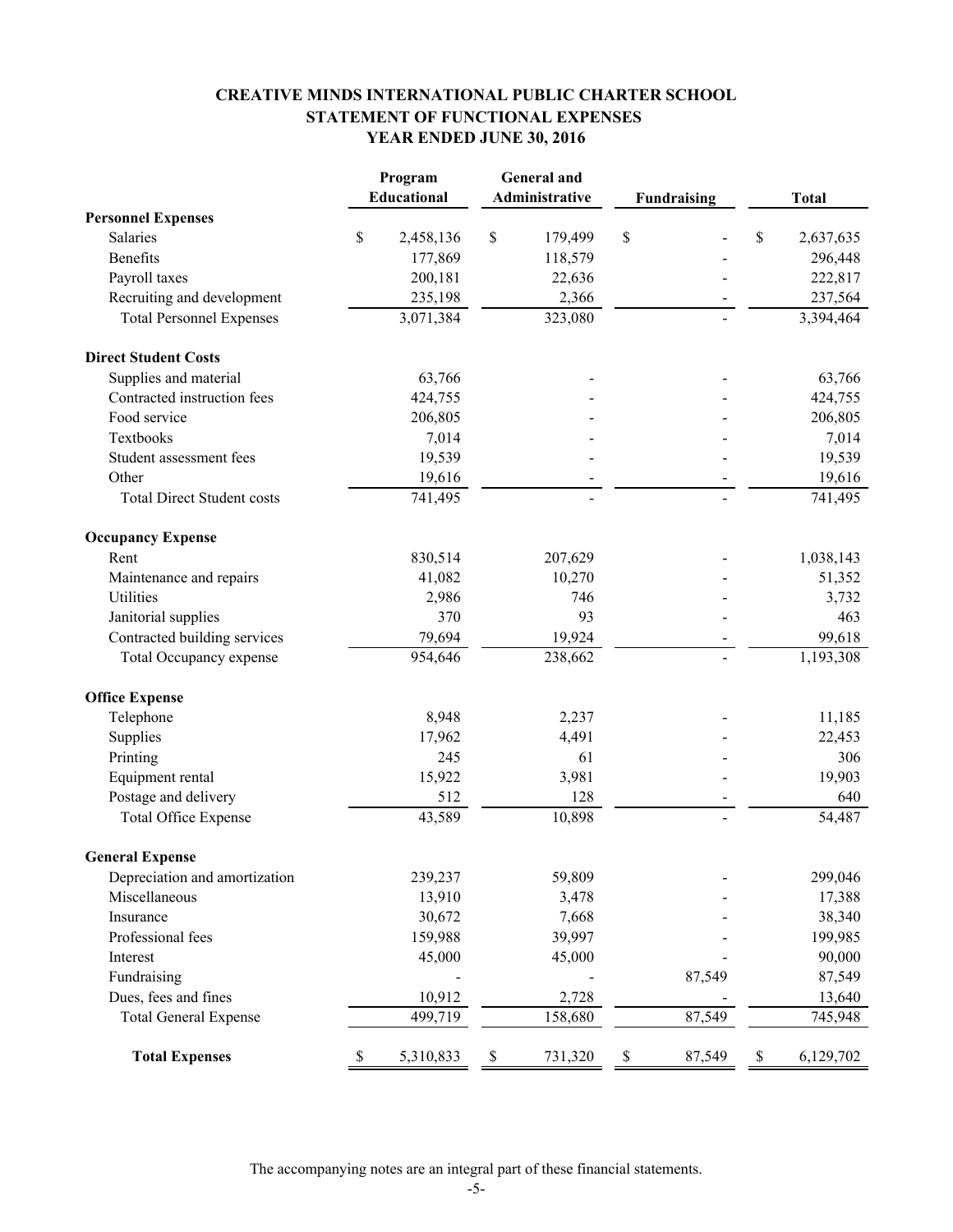## **CREATIVE MINDS INTERNATIONAL PUBLIC CHARTER SCHOOL STATEMENT OF FUNCTIONAL EXPENSES YEAR ENDED JUNE 30, 2015**

|                                   | Program         | <b>General</b> and |                    |                 |
|-----------------------------------|-----------------|--------------------|--------------------|-----------------|
|                                   | Educational     | Administrative     | <b>Fundraising</b> | <b>Total</b>    |
| <b>Personnel Expenses</b>         |                 |                    |                    |                 |
| Salaries                          | \$<br>1,845,957 | \$<br>179,636      | \$                 | \$<br>2,025,593 |
| <b>Benefits</b>                   | 169,980         | 16,955             |                    | 186,935         |
| Payroll taxes                     | 149,811         | 14,943             |                    | 164,754         |
| Recruiting and development        | 88,001          |                    |                    | 88,001          |
| <b>Total Personnel Expenses</b>   | 2,253,749       | 211,534            |                    | 2,465,283       |
| <b>Direct Student Costs</b>       |                 |                    |                    |                 |
| Supplies and material             | 33,709          |                    |                    | 33,709          |
| Contracted instruction fees       | 428,911         |                    |                    | 428,911         |
| Textbooks                         | 4,313           |                    |                    | 4,313           |
| Student assessment fees           | 15,907          |                    |                    | 15,907          |
| Other                             | 27,495          |                    |                    | 27,495          |
| <b>Total Direct Student Costs</b> | 510,335         |                    |                    | 510,335         |
| <b>Occupancy Expense</b>          |                 |                    |                    |                 |
| Rent                              | 399,997         | 99,999             |                    | 499,996         |
| Maintenance and repairs           | 10,397          | 2,599              |                    | 12,996          |
| Utilities                         | 32,503          | 8,126              |                    | 40,629          |
| Janitorial supplies               | 889             | 222                |                    | 1,111           |
| Contracted building services      | 31,239          | 7,810              |                    | 39,049          |
| <b>Total Occupancy Expense</b>    | 475,025         | 118,756            |                    | 593,781         |
| <b>Office Expense</b>             |                 |                    |                    |                 |
| Telephone                         | 6,809           | 1,702              |                    | 8,511           |
| Supplies                          | 4,374           | 1,094              |                    | 5,468           |
| Printing                          | 441             | 110                |                    | 551             |
| Equipment rental                  | 30,051          | 7,513              |                    | 37,564          |
| Other office expenses             | 6,200           | 1,550              |                    | 7,750           |
| Postage and delivery              | 278             | 70                 |                    | 348             |
| <b>Total Office Expense</b>       | 48,153          | 12,039             |                    | 60,192          |
| <b>General Expense</b>            |                 |                    |                    |                 |
| Food service                      | 143,526         |                    |                    | 143,526         |
| Depreciation and amortization     | 39,064          | 9,766              |                    | 48,830          |
| Miscellaneous                     | 25,485          | 9,890              |                    | 35,375          |
| Insurance                         | 9,414           | 2,354              |                    | 11,768          |
| Professional fees                 | 66,504          | 16,626             |                    | 83,130          |
| <b>Bank</b> fees                  |                 | 434                |                    | 434             |
| Transportation                    | 132             |                    |                    | 132             |
| Fundraising                       |                 |                    | 62,958             | 62,958          |
| Administrative charge             |                 | 44,083             |                    | 44,083          |
| <b>Total General Expense</b>      | 284,125         | 83,153             | 62,958             | 430,236         |
| <b>Total Expenses</b>             | \$<br>3,571,387 | \$<br>425,482      | \$<br>62,958       | \$<br>4,059,827 |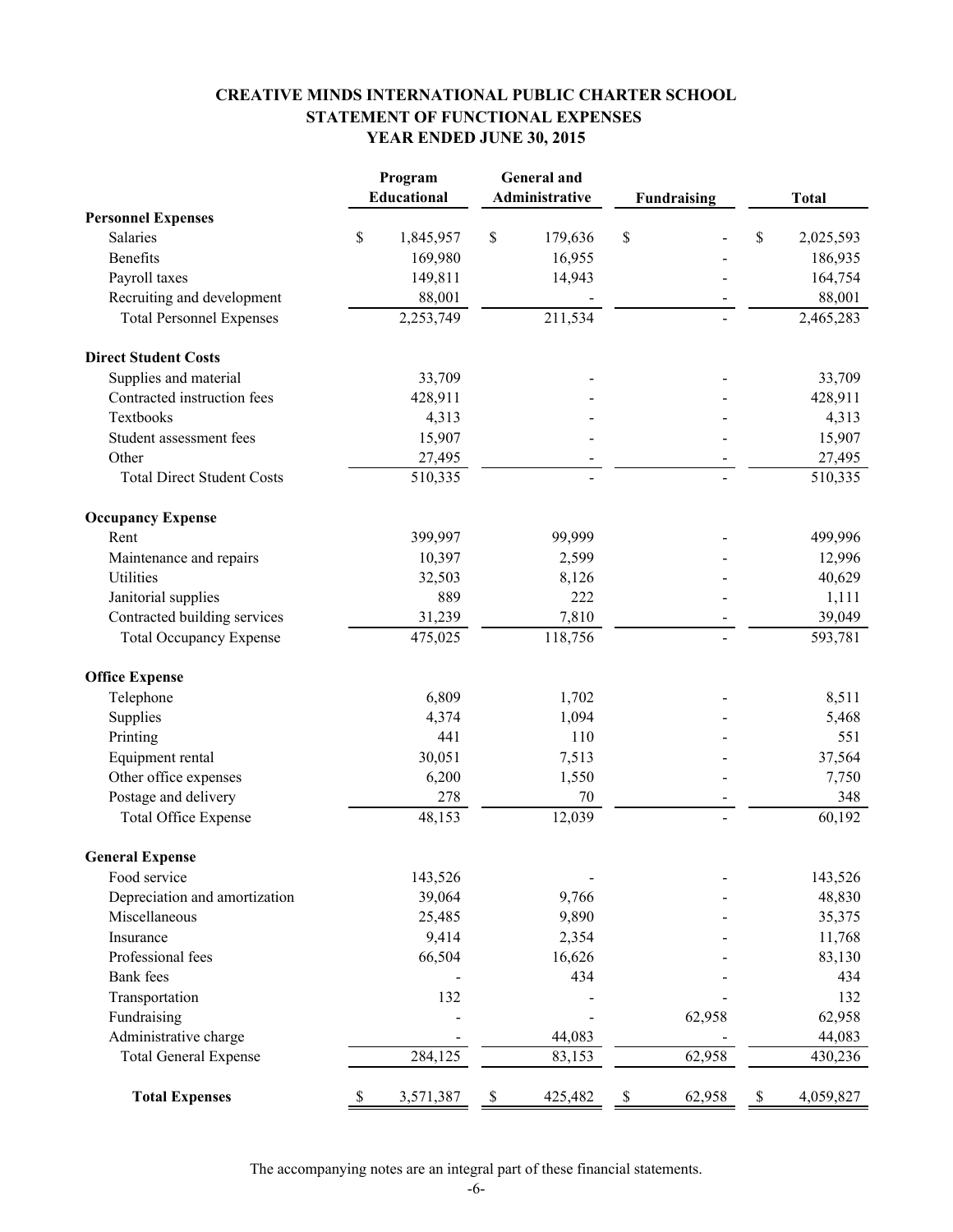# **CREATIVE MINDS INTERNATIONAL PUBLIC CHARTER SCHOOL STATEMENTS OF CASH FLOWS YEARS ENDED JUNE 30, 2016 AND 2015**

|                                                      |               | 2016       | 2015          |
|------------------------------------------------------|---------------|------------|---------------|
| <b>CASH FLOWS FROM OPERATING ACTIVITIES</b>          |               |            |               |
| Change in net assets                                 | \$            | (448, 151) | \$<br>538,399 |
| Adjustments to reconcile change in net assets        |               |            |               |
| provided by operating activities:                    |               |            |               |
| Depreciation and amortization                        |               | 299,046    | 48,830        |
| Loss on disposal of property and equipment           |               | 283        | 833           |
| (Increase) decrease in assets:                       |               |            |               |
| Accounts receivable                                  |               | (3,122)    | (13,319)      |
| Grants receivable                                    |               | 16,512     | 113,071       |
| Prepaid expenses                                     |               | (9,088)    | (20, 640)     |
| Security deposit                                     |               | 60,238     |               |
| Increase (decrease) in liabilities:                  |               |            |               |
| Accounts payable                                     |               | (732, 608) | 841,094       |
| Accrued expenses                                     |               | 44,888     | 49,432        |
| Credit card payable                                  |               | (8,285)    | 12,837        |
| Deferred rent                                        |               | 857,893    |               |
| Deferred revenue                                     |               | 17,099     | (72, 500)     |
| Net Cash Provided by Operating Activities            |               | 94,705     | 1,498,037     |
| <b>CASH FLOWS FROM INVESTING ACTIVITIES</b>          |               |            |               |
| Purchase of property and equipment                   |               | (559, 758) | (2, 333, 217) |
| Net Cash Used by Investing Activities                |               | (559,758)  | (2, 333, 217) |
| <b>CASH FLOWS FROM FINANCING ACTIVITIES</b>          |               |            |               |
| Proceeds from loan payable                           |               |            | 2,000,000     |
| Principles payment of loan                           |               | (10, 917)  |               |
| Loan costs incurred                                  |               |            | (21, 534)     |
| Net Cash (Used for) Provided by Financing Activities |               | (10, 917)  | 1,978,466     |
| <b>NET CHANGE IN CASH</b>                            |               | (475,970)  | 1,143,286     |
| CASH, beginning of year                              |               | 1,418,932  | 275,646       |
| CASH, end of year                                    | \$            | 942,962    | \$1,418,932   |
| SUPPPLEMENTAL INFORMATION                            |               |            |               |
| Cash paid for interest                               | <sup>\$</sup> | 90,000     | \$            |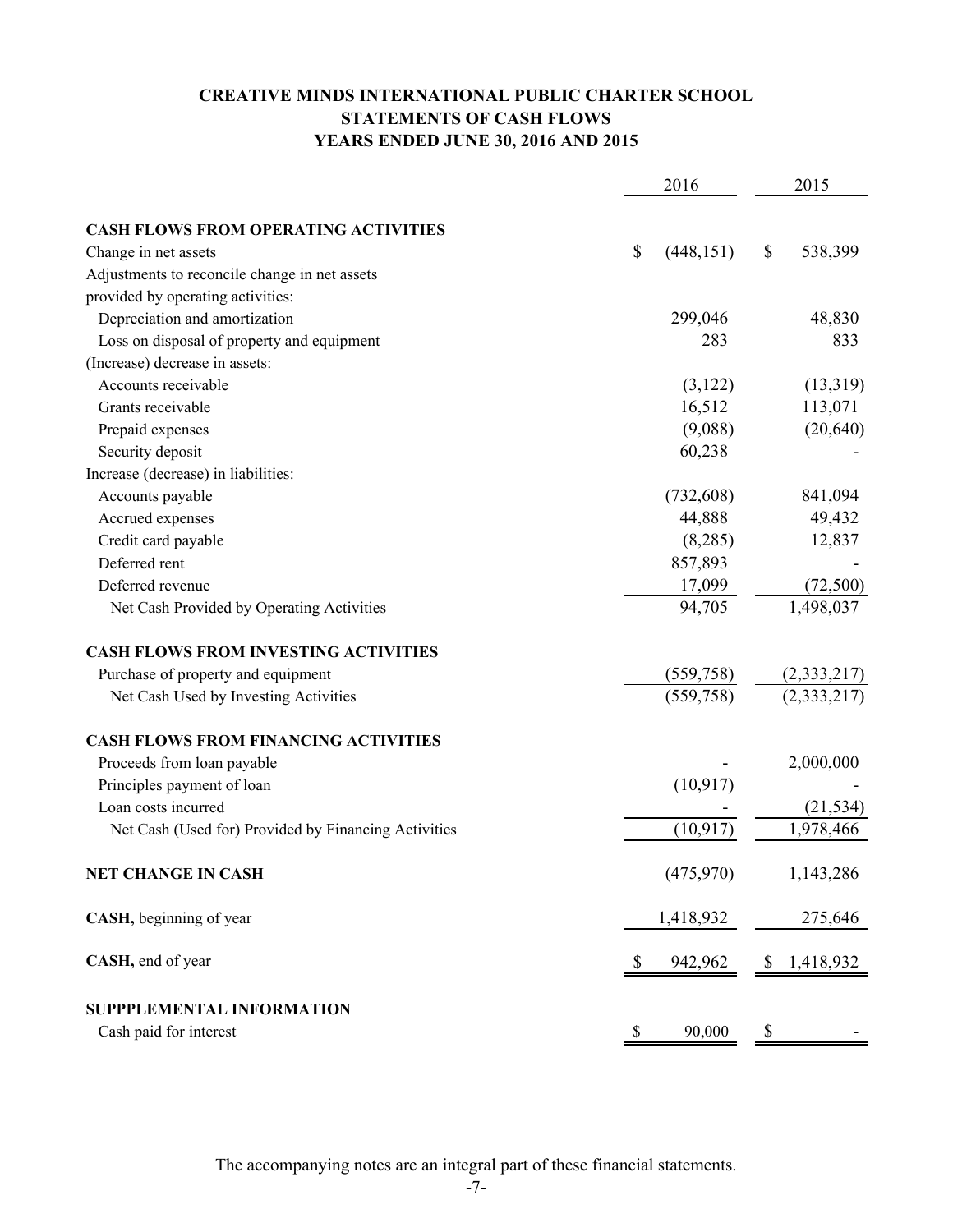## **NOTE A - ORGANIZATION AND NATURE OF BUSINESS**

Creative Minds International Public Charter School (the "School") was incorporated as a nonstock and not-for-profit organization in 2011 under the laws of the District of Columbia. The mission is to provide young children with the skills required for successful participation in a global society. To accomplish the mission, the School designed a highly engaging program based on an international project and arts-based curriculum that includes foreign language instruction as well as standards-based literacy and mathematics.

## **NOTE B – SUMMARY OF SIGNIFICANT ACCOUNTING POLICIES**

#### Basis of Accounting

The School's financial statements have been prepared on the accrual basis of accounting. Therefore, revenue and related assets are recognized when earned and expenses and related liabilities are recognized as the obligations are incurred.

#### Basis of Presentation

Financial statement presentation follows Financial Accounting Standards Board ("FASB") Accounting Standards Codification ("ASC") Topic *Not-for-Profit Entities.* In accordance with the topic, the School is required to report information regarding its financial position and activities according to three classes of net assets. Accordingly, the net assets of the School and changes therein are classified and reported as follows:

*Unrestricted Net Assets* – Net assets not subject to donor-imposed stipulations.

*Temporarily Restricted Net Assets* – Net assets subject to donor-imposed stipulations that may or will be met by either actions of the School and/or the passage of time. There were no temporarily restricted assets for the years ended June 30, 2016 and 2015.

*Permanently restricted net assets* – Net assets subject to donor-imposed stipulations that they maintained permanently by the school. There were no permanently restricted net assets during the years ended June 30, 2016 and 2015.

## Use of Estimates

The preparation of financial statements in conformity with U.S. generally accepted accounting principles requires management to make estimates and assumptions that affect certain reported amounts of assets and liabilities and disclosure of contingent assets and liabilities at the date of the financial statements and reported amounts of revenues and expenses during the reporting period. Actual results could differ from those estimates.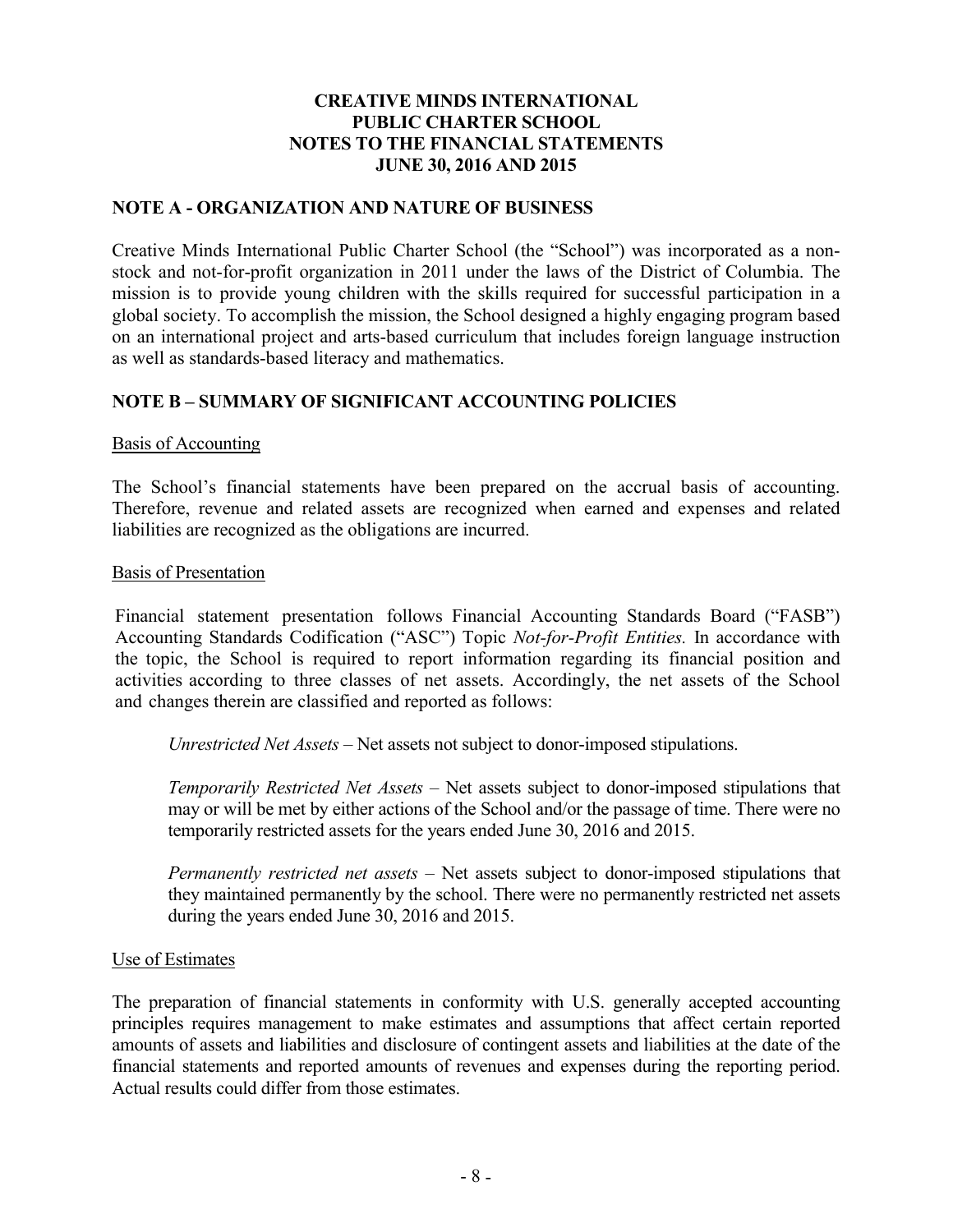## **NOTE B – SUMMARY OF SIGNIFICANT ACCOUNTING POLICIES** (continued)

#### Grants and Accounts Receivable

Grants and accounts receivable are recorded when billed or accrued and represents claims against third parties that will be settled in cash. Accounts receivable are reported net of the allowance for doubtful accounts, if any. The allowance for doubtful accounts, if any, is estimated based on historical collection trends, the age of outstanding receivable and existing economic conditions. If actual experience changes, revisions to the allowance may be necessary. Past due accounts receivable are written off when internal collection efforts have been unsuccessful in collecting the amount due. Grants receivables are due from governmental agencies. Due to the nature of funding from the federal government and the District of Columbia, management believes that all receivables will be collected. Therefore, no allowance for doubtful accounts has been recorded.

#### Property and Equipment

Property and equipment having a cost of greater than \$1,000 and a useful life of greater than one year are stated at cost, or if donated, at fair value. Expenditures for maintenance and repairs are charged against operations. Renewals and betterments that materially extend the life of the asset are capitalized. Leasehold improvements are capitalized at cost and amortized over the lesser of the remaining life of the lease or the life of the asset. The cost of property and equipment is depreciated over their estimated useful lives, ranging from two to seven years. Depreciation and amortization is computed using the straight-line method. Construction in progress consists of ongoing renovation of the School's facility, which has not been completed as of June 30, 2016. Once construction is completed and put into use, construction costs will be reclassified as leasehold improvements.

#### Loan Costs

Loan costs incurred to secure financing are capitalized and are amortized over the life of the loan using the straight-line method which approximates the effective interest method.

#### Deferred Revenue

Deferred revenue result from the School recognizing grant and activity fee revenue in the period in which the work is performed. Accordingly, grant and activity fee revenue which is received in the current fiscal year is deferred until the fiscal year in which the work is performed.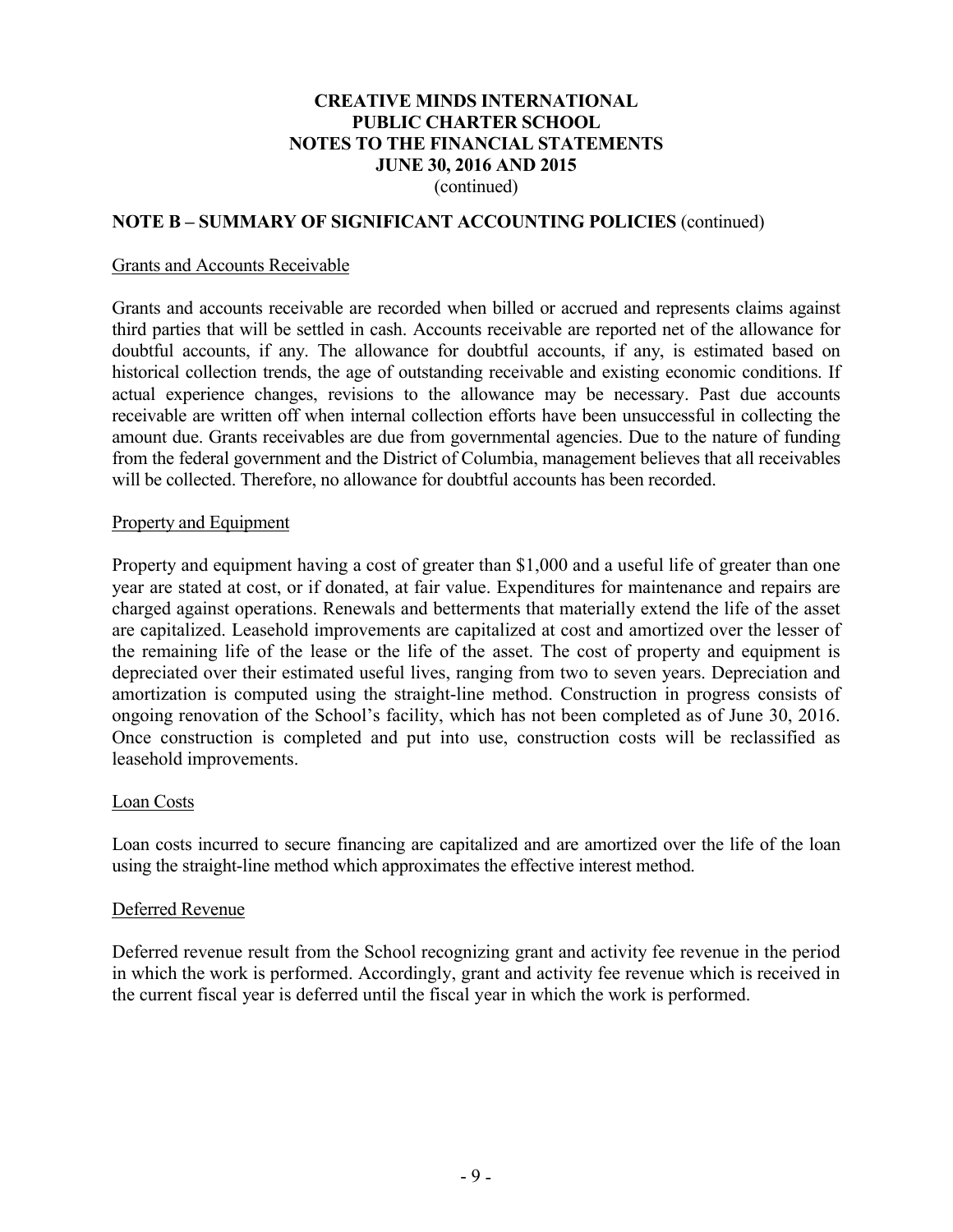# **NOTE B – SUMMARY OF SIGNIFICANT ACCOUNTING POLICIES** (continued)

#### Deferred Rent

The School recognizes rent expense, including incentives, on a straight-line basis over the term of the lease. Deferred rent liability records the rent expense recognized on a straight-line basis in excess of cash payments.

#### Contributions and Grants

Contributions received are recorded as increases in unrestricted, temporarily restricted or permanently restricted net assets, depending on the existence and/or nature of any donor restrictions. When a restriction expires (that is, when a stipulated time restriction ends or the purpose of the restriction is accomplished), temporarily restricted net assets are reclassified to unrestricted net assets and reported in the statements of activities as net assets released from restrictions. When restrictions are met within the same year as restricted funds are contributed, they are classified as unrestricted contributions.

Grant revenues are received primarily from the District of Columbia government. The grants are subject to audit by the grantor agencies. Such audits could result in a request for reimbursement by the agency for expenditures disallowed under the terms and conditions of the appropriate grantor. No provision for possible adjustment has been made in the accompanying financial statements because, in the opinion of management, such adjustment, if any, would not have a material effect on the financial statements.

#### Revenue Recognition

Per pupil appropriated revenue is recognized during the period for which the associated education services are provided. Per pupil appropriations include \$1,292,720 and \$1,284,424 for enhancements, such as special education and English language learners, for the years ended June 30, 2016 and 2015, respectively.

All income raised from fundraising events is recognized upon the occurrence of the event.

Activity fees are recognized at the time of the activity. This revenue is amounts collected from students from, but not restricted to, field trips, camps and other school related activities.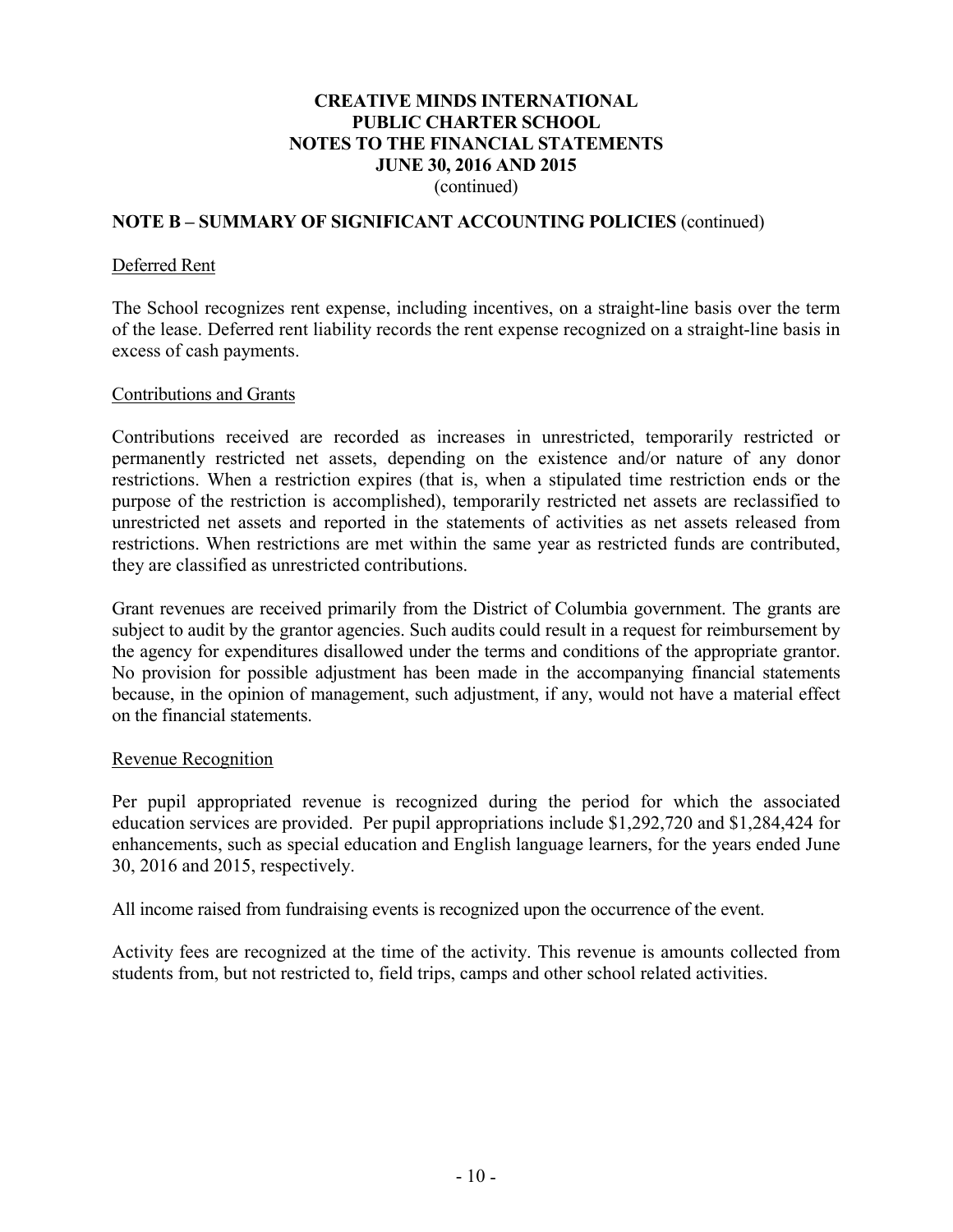# **NOTE B – SUMMARY OF SIGNIFICANT ACCOUNTING POLICIES** (continued)

#### In-kind Contributions

In-kind contributions consist of donated services and goods, and are recognized at fair value at the date of the donation. Donated services are recognized when the services donated require specialized skills, are provided by individuals with those skills, and would typically need to be purchased if the services had not been donated. The School received \$70,353 and \$60,348 of donated goods for the years ended June 30, 2016 and 2015, respectively.

#### Functional Expenses

The costs of providing the School's various programs and supporting services have been summarized on a functional basis in the accompanying statements of activities. Accordingly, certain costs have been allocated among the programs, fundraising and supporting services benefited.

# **NOTE C – INCOME TAXES**

The School qualifies as a tax exempt organization under Section 501(c)(3) of the Internal Revenue Code. In addition, the School is classified as an entity that is not a private foundation under Section  $509(a)(1)$ .

The School has adopted the accounting of uncertainty in income taxes as required by the Income Taxes topic of the FASB ASC. The topic requires the School to determine whether a tax position is more likely than not to be sustained upon examination by the applicable taxing authority, including resolution of any related appeals or litigation processes, based on the technical merits of the position. The tax benefit to be recognized is measured as the largest amount of benefit that is more than fifty percent likely of being realized upon ultimate settlement which could result in the School recording a tax liability that would reduce its net assets

The School has analyzed its tax positions, and has concluded that no liability for unrecognized tax benefits should be recorded related to any uncertain tax positions taken on returns filed for open tax years (2012-2014), or expected to be taken in its 2015 tax return. The School is not aware of any tax positions for which it believes that there is a reasonable possibility that the total amounts of unrecognized tax benefits will change materially in the next twelve months.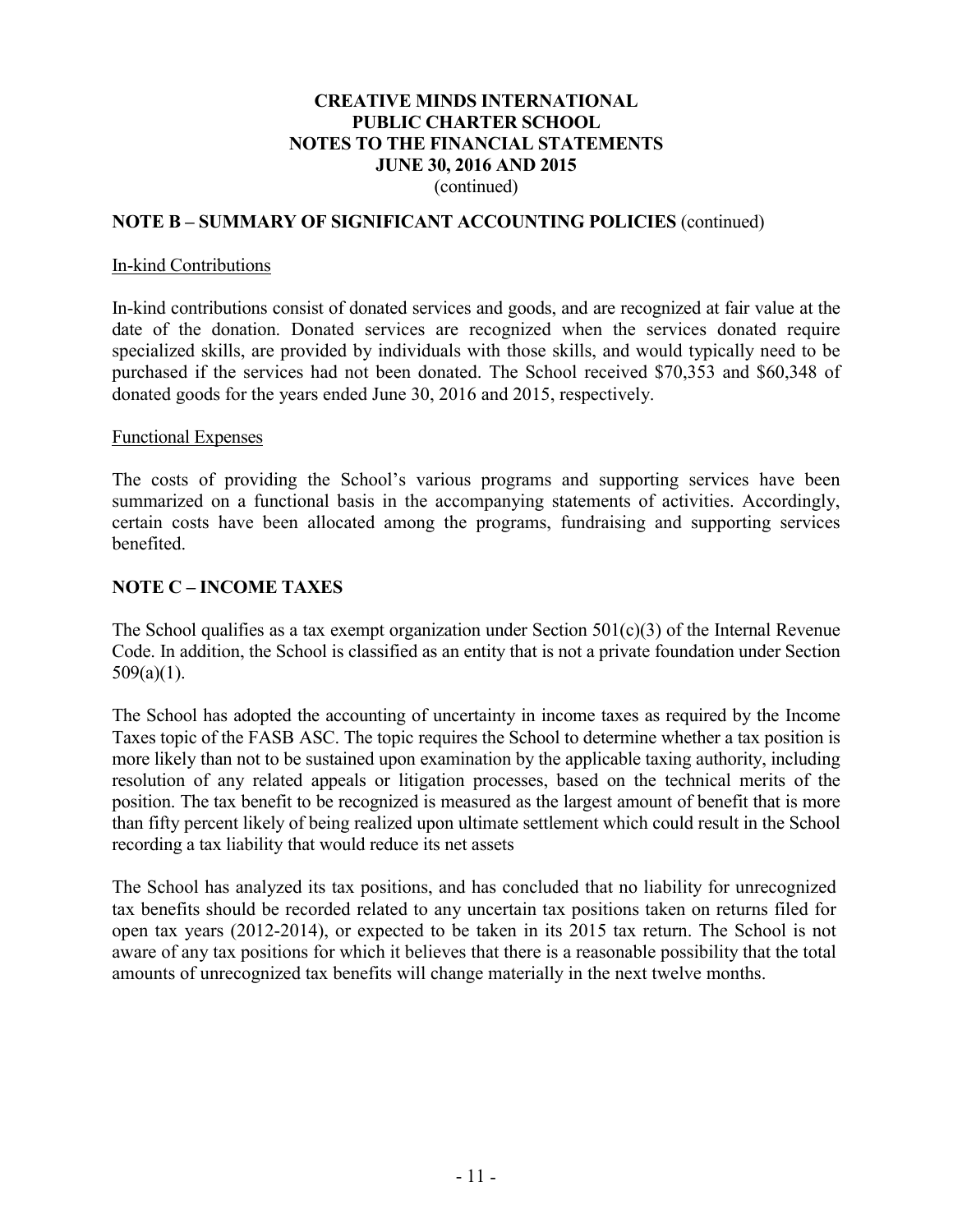(continued)

# **NOTE D - PROPERTY AND EQUIPMENT**

The following is a summary of property and equipment at June 30:

|                                                 | 2016 |            | 2015          |
|-------------------------------------------------|------|------------|---------------|
|                                                 |      |            |               |
| Computers and materials                         | \$   | 144,744    | \$<br>101,495 |
| Classroom furniture                             |      | 93,361     | 87,829        |
| Leasehold improvements                          |      | 2,933,316  | 140,557       |
| Construction in progress                        |      | 153,353    | 2,439,026     |
|                                                 |      | 3,324,774  | 2,768,907     |
| Less: accumulated depreciation and amortization |      | (523, 902) | (232,770)     |
| Property and Equipment, Net                     | Ж    | 2,800,872  | 2,536,137     |

Depreciation and amortization expense for the years ended June 30, 2016 and 2015, totaled \$294,740 and \$47,753, respectively.

### **NOTE E - LOAN COSTS**

The following is a summary of unamortized loan costs at June 30:

|                                 | 2016    |  | 2015    |  |
|---------------------------------|---------|--|---------|--|
| Loan costs                      | 21,534  |  | 21,534  |  |
| Less: accumulated amortization  | (5,383) |  | (1,077) |  |
| Loan Costs, Net of Amortization | 16.151  |  | 20,457  |  |

Amortization expense for the years ended June 30, 2016 and 2015, totaled \$4,306 and \$1,077, respectively.

## **NOTE F - LOAN PAYABLE**

On March 26, 2015, the School signed a loan agreement with the District of Columbia Office of Public Charter School Financing and Support to finance up to \$2,000,000 of renovations. This loan was modified on June 20, 2016 for the schedule of payments. The terms of the loan are quarterly interest payments only, through March 2016, at 4.5% per annum. After that, loan payments shall be made quarterly for interest and principal based upon a 25 year amortization schedule maturing March 2020. This loan is collateralized with a first lien on the leasehold improvements on the property located at 3700 North Capitol Street, NW, Washington, D.C. As of June 30, 2016 and 2015, the balance on this loan totaled \$1,989,083 and \$2,000,000, respectively.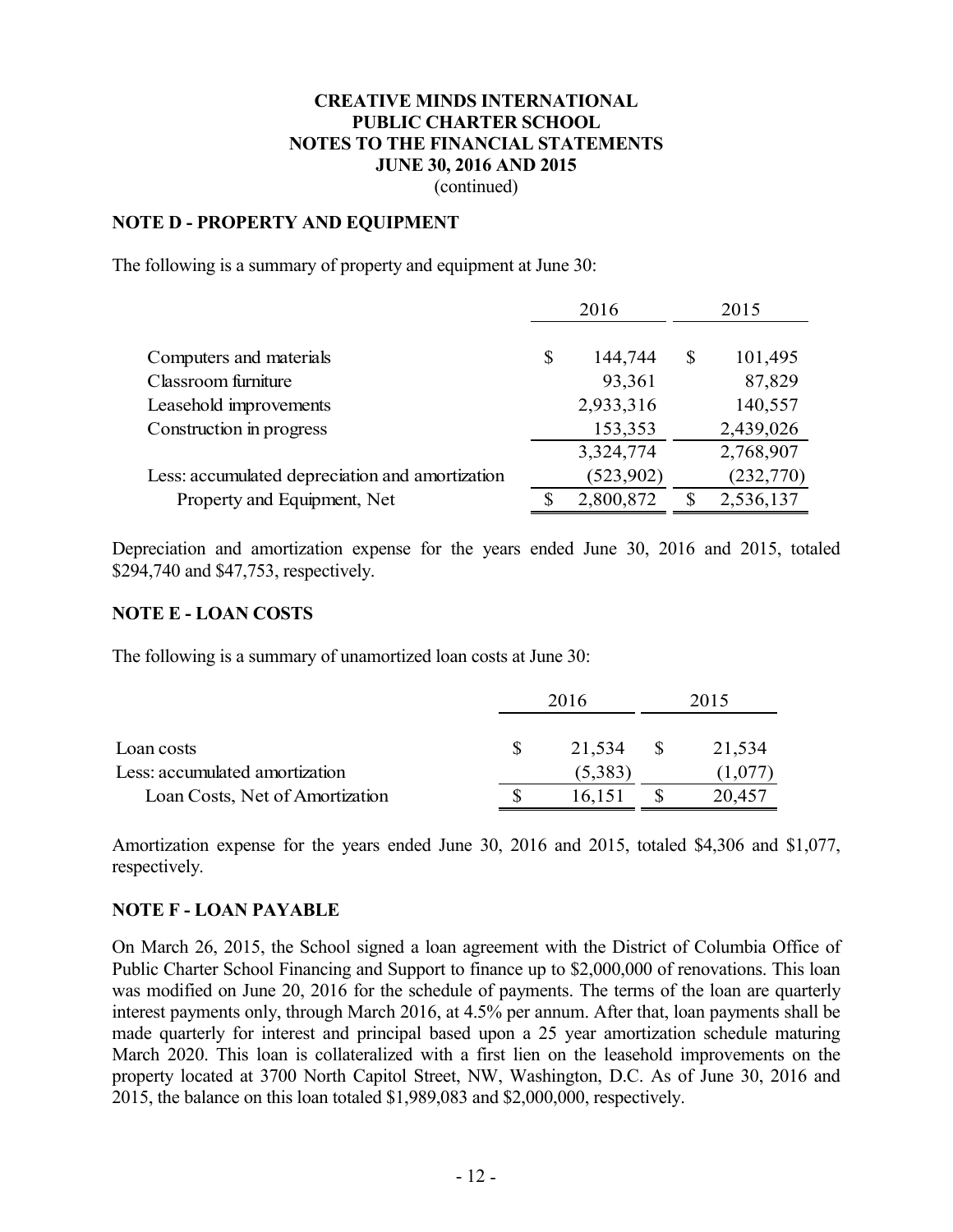(continued)

### **NOTE F - LOAN PAYABLE** - continued

The loan agreement contains certain restrictive, financial and nonfinancial covenants. In the opinion of the management the School has complied with the required covenants for 2016 and 2015.

The following are the future minimum payments on the above loan for the years ending June 30:

| 2017  | \$<br>44,912 |
|-------|--------------|
| 2018  | 46,967       |
| 2019  | 49,114       |
| 2020  | 1,848,090    |
| Total | 1,989,083    |

#### **NOTE G - LEASE COMMITMENTS**

During April 2012, the School entered into a two year agreement with Capital City Charter School (a District of Columbia non-profit corporation) to sublease space in the buildings located at 3220 and 3224 16<sup>th</sup> Street, N.W., Washington D.C. The sublease ended in July 2014. In June 2014, the School entered into a one year lease with the building owner for the premises which expired July 2015.

On February 9, 2015, the School entered into a ten year agreement with the Armed Forces Retirement Home to lease space in the Sherman Building, located at 3700 North Capitol Street, N.W., Washington, D.C. This lease was further amended in 2016 for additional space was added to meet the School's growing requirements. The monthly lease payments are based on the square footage area occupied by the School and decreased by the approved leasehold improvement incentives for repair, maintenance, renovation, remodel or upgrading the building. As of June 30, 2016, approved leasehold improvements totaled \$2,700,842.

Rental expense for the years ended June 30, 2016 and 2015, totaled \$1,038,143 and \$499,996, respectively. The future minimum lease payments for the years ending June 30:

| 2017       | 176,057      |
|------------|--------------|
| 2018       | 233,173      |
| 2019       | 877,192      |
| 2020       | 1,274,491    |
| 2021       | 1,423,421    |
| Thereafter | 9,434,440    |
| Total      | \$13,418,774 |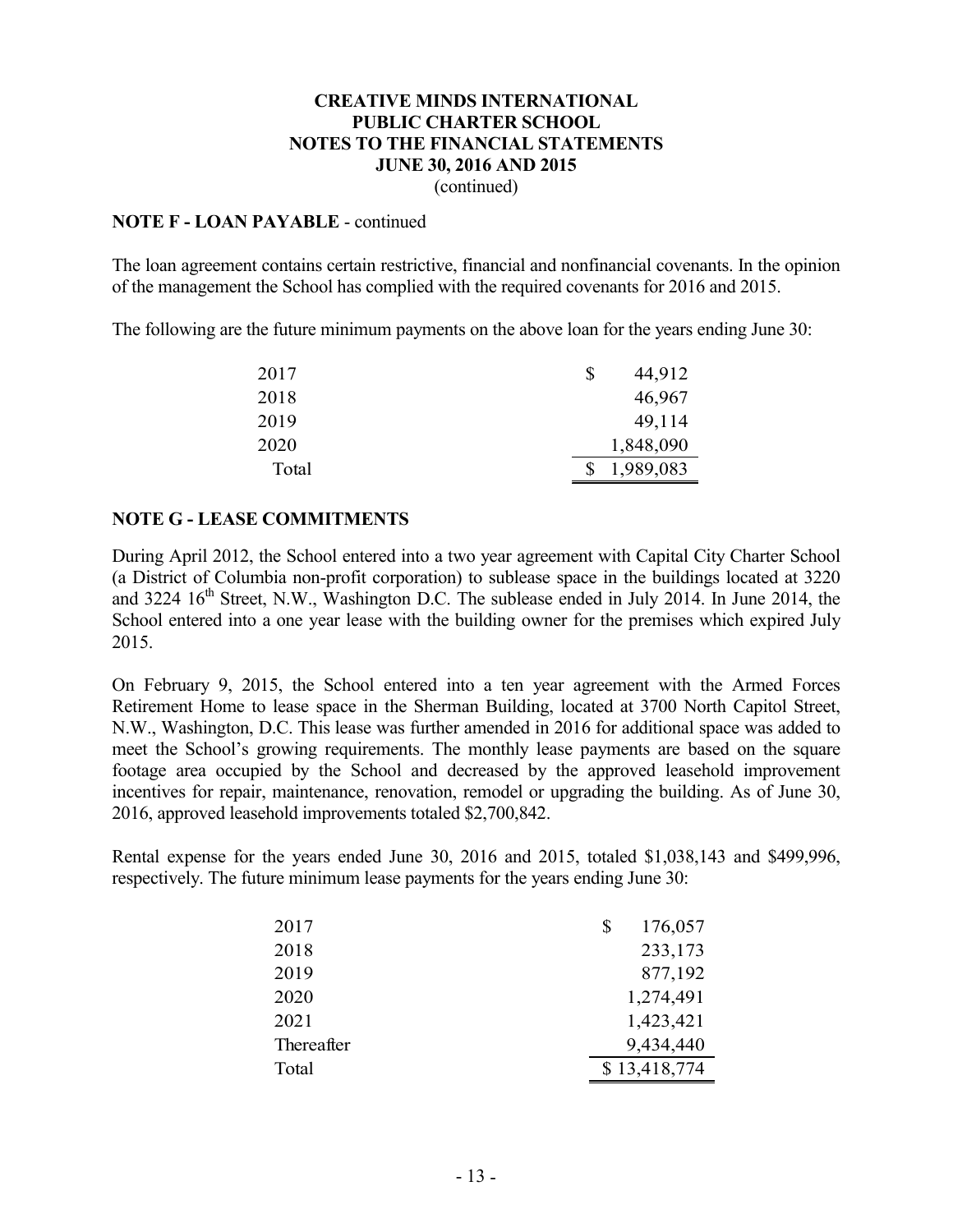(continued)

# **NOTE H – PENSION PLAN**

The Creative Minds International 401(K) Profit Sharing Plan and Trust (the "Plan") was restated as of January 1, 2014 (the "Plan"). All employees who are at least 21 years of age and have 1,000 hours of service per year are eligible to participate in the Plan. Employees may make elective deferral from their eligible earnings, up to the amount allowed by the Internal Revenue Service. The School matches the first three percent of a participant's compensation that is deferred as an elective deferral. For the years ended June 30, 2016 and 2015, pension expense totaled \$35,714 and \$31,993, respectively.

# **NOTE I - COMMITMENTS AND CONTINGENT LIABILITIES**

The School receives revenues from government grants and contracts. The ultimate determination of amounts received under these programs generally is based upon allowable costs, which are subject to audit, and are reported to the government. The School is of the opinion that adjustments, if any, arising from such audits will not have a material effect on the financial statements.

# **NOTE J - CONCENTRATIONS OF RISK**

The School places its cash with financial institutions which at times, may exceed the Federal Deposit Insurance Corporation's insurance limit of \$250,000. The School believes it is not exposed to any significant credit risk on cash or cash equivalents.

The School is supported primarily through local and federal appropriations and grants. For the years ended June 30, 2016 and 2015, 87% and 90%, respectively, of total revenue was provided from one local government agency. Reduction of this source of support would have a significant impact on the School's programs and activities.

# **NOTE K - SUBSEQUENT EVENTS**

In accordance with FASB ASC topic on subsequent events, the School evaluated subsequent events through the date of the auditors' report, which is the date these financial statements were available to be issued. There were no material subsequent events that required recognition or additional disclosure in these financial statements.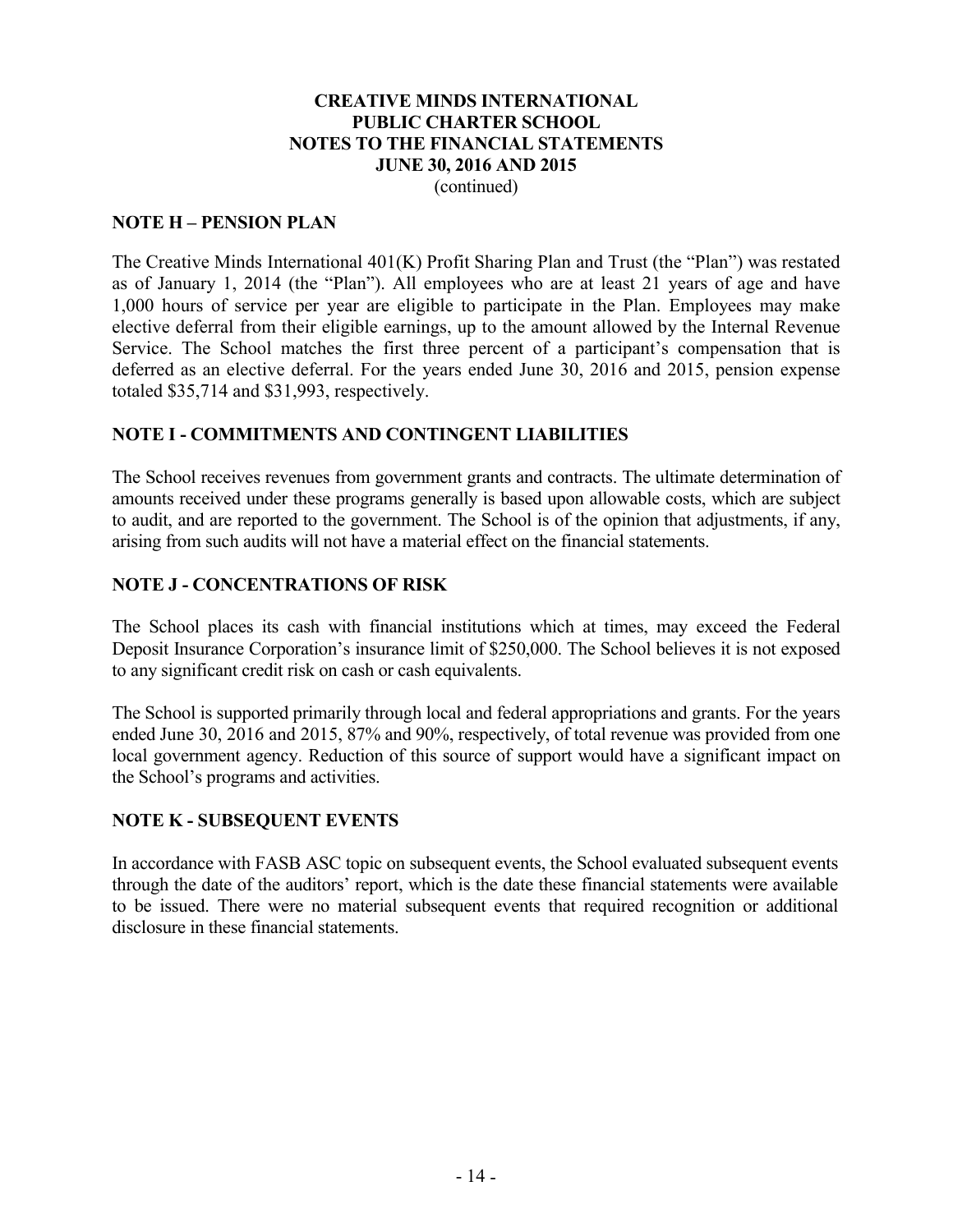

# **INDEPENDENT AUDITOR'S REPORT ON INTERNAL CONTROL OVER FINANCIAL REPORTING AND ON COMPLIANCE AND OTHER MATTERS BASED ON AN AUDIT OF FINANCIAL STATEMENTS PERFORMED IN ACCORDANCE WITH** *GOVERNMENT AUDITING STANDARDS*

The Board of Trustees Creative Minds International Public Charter School Washington, DC

We have audited, in accordance with the auditing standards generally accepted in the United States of America and the standards applicable to financial audits contained in *Government Auditing Standards* issued by the Comptroller General of the United States, the financial statements of Creative Minds International Public Charter School, (a non-profit organization) (the "School"), which comprise the statement of financial position as of June 30, 2016, and the related statement of activities, functional expenses, and cash flows for the year then ended, and the related notes to the financial statements, and have issued our report thereon dated October 26, 2016.

## **Internal Control Over Financial Reporting**

In planning and performing our audit of the financial statements, we considered the School's internal control over financial reporting (internal control) to determine the audit procedures that are appropriate in the circumstances for the purpose of expressing our opinion on the financial statements, but not for the purpose of expressing an opinion on the effectiveness of the School's internal control. Accordingly, we do not express an opinion on the effectiveness of the School's internal control.

A *deficiency in internal control* exists when the design or operation of a control does not allow management or employees, in the normal course of performing their assigned functions, to prevent, or detect and correct, misstatements on a timely basis. A *material weakness* is a deficiency, or a combination of deficiencies, in internal control, such that there is a reasonable possibility that a material misstatement of the entity's financial statements will not be prevented, or detected and corrected on a timely basis. A *significant deficiency* is a deficiency, or a combination of deficiencies, in internal control that is less severe than a material weakness, yet important enough to merit attention by those charged with governance.

Our consideration of internal control was for the limited purpose described in the first paragraph of this section and was not designed to identify all deficiencies in internal control that might be material weaknesses or significant deficiencies. Given these limitations, during our audit we did not identify any deficiencies in internal control that we consider to be material weaknesses. However, material weaknesses may exist that have not been identified.